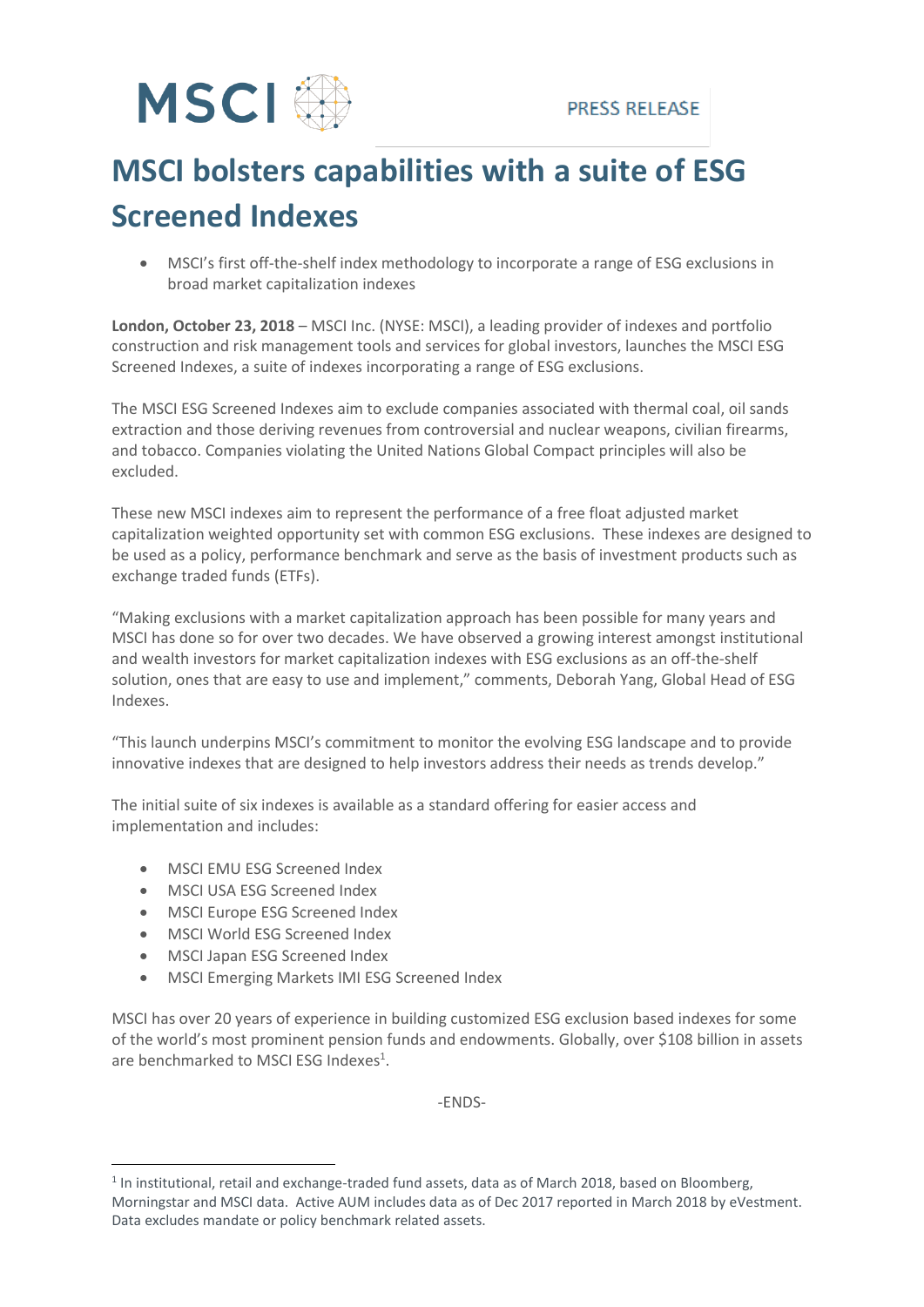

### **PRESS RELEASE**

#### **About MSCI**

For more than 40 years, MSCI's research-based indexes and analytics have helped the world's leading investors build and manage better portfolios. Clients rely on our offerings for deeper insights into the drivers of performance and risk in their portfolios, broad asset class coverage and innovative research.

Our line of products and services includes indexes, analytical models, data, real estate benchmarks and ESG research.

MSCI serves 99 of the top 100 largest money managers, according to the most recent P&I ranking.

For more information, visit us at [www.msci.com.](http://www.msci.com/)

For more information, visit us at [www.msci.com/esg-indexes](http://www.msci.com/esg-indexes)

#### **Media Inquiries**

**MSCI Global Client Service**

[PR@msci.com](mailto:PR@msci.com)

Samuel Wang **1998** 1202 804 5244

| INISCI GIODAI CIIENT SEIVICE |                             |
|------------------------------|-----------------------------|
| <b>EMEA Client Service</b>   | +44 20 7618.2222            |
| Americas Client Service      | +1 888 588 4567 (toll free) |
| Asia Pacific Client Service  | + 852 2844 9333             |

This document and all of the information contained in it, including without limitation all text, data, graphs, charts (collectively, the "Information") is the property of MSCI Inc. or its subsidiaries (collectively, "MSCI"), or MSCI's licensors, direct or indirect suppliers or any third party involved in making or compiling any Information (collectively, with MSCI, the "Information Providers") and is provided for informational purposes only. The Information may not be modified, reverse-engineered, reproduced or redisseminated in whole or in part without prior written permission from MSCI.

The Information may not be used to create derivative works or to verify or correct other data or information. For example (but without limitation), the Information may not be used to create indexes, databases, risk models, analytics, software, or in connection with the issuing, offering, sponsoring, managing or marketing of any securities, portfolios, financial products or other investment vehicles utilizing or based on, linked to, tracking or otherwise derived from the Information or any other MSCI data, information, products or services.

The user of the Information assumes the entire risk of any use it may make or permit to be made of the Information. NONE OF THE INFORMATION PROVIDERS MAKES ANY EXPRESS OR IMPLIED WARRANTIES OR REPRESENTATIONS WITH RESPECT TO THE INFORMATION (OR THE RESULTS TO BE OBTAINED BY THE USE THEREOF), AND TO THE MAXIMUM EXTENT PERMITTED BY APPLICABLE LAW, EACH INFORMATION PROVIDER EXPRESSLY DISCLAIMS ALL IMPLIED WARRANTIES (INCLUDING, WITHOUT LIMITATION, ANY IMPLIED WARRANTIES OF ORIGINALITY, ACCURACY, TIMELINESS, NON-INFRINGEMENT, COMPLETENESS, MERCHANTABILITY AND FITNESS FOR A PARTICULAR PURPOSE) WITH RESPECT TO ANY OF THE INFORMATION.

Without limiting any of the foregoing and to the maximum extent permitted by applicable law, in no event shall any Information Provider have any liability regarding any of the Information for any direct, indirect, special, punitive, consequential (including lost profits) or any other damages even if notified of the possibility of such damages. The foregoing shall not exclude or limit any liability that may not by applicable law be excluded or limited, including without limitation (as applicable), any liability for death or personal injury to the extent that such injury results from the negligence or willful default of itself, its servants, agents or sub-contractors.

Information containing any historical information, data or analysis should not be taken as an indication or guarantee of any future performance, analysis, forecast or prediction. Past performance does not guarantee future results.

The Information should not be relied on and is not a substitute for the skill, judgment and experience of the user, its management, employees, advisors and/or clients when making investment and other business decisions. All Information is impersonal and not tailored to the needs of any person, entity or group of persons.

None of the Information constitutes an offer to sell (or a solicitation of an offer to buy), any security, financial product or other investment vehicle or any trading strategy.

It is not possible to invest directly in an index. Exposure to an asset class or trading strategy or other category represented by an index is only available through third party investable instruments (if any) based on that index. MSCI does not issue, sponsor, endorse, market, offer, review or otherwise express any opinion regarding any fund, ETF, derivative or other security, investment, financial product or trading strategy that is based on, linked to or seeks to provide an investment return related to the performance of any MSCI index (collectively, "Index Linked Investments"). MSCI makes no assurance that any Index Linked Investments will accurately track index performance or provide positive investment returns. MSCI Inc. is not an investment adviser or fiduciary and MSCI makes no representation regarding the advisability of investing in any Index Linked Investments.

Index returns do not represent the results of actual trading of investible assets/securities. MSCI maintains and calculates indexes, but does not manage actual assets. Index returns do not reflect payment of any sales charges or fees an investor may pay to purchase the securities underlying the index or Index Linked Investments. The imposition of these fees and charges would cause the performance of an Index Linked Investment to be different than the MSCI index performance.

The Information may contain back tested data. Back-tested performance is not actual performance, but is hypothetical. There are frequently material differences between back tested performance results and actual results subsequently achieved by any investment strategy.